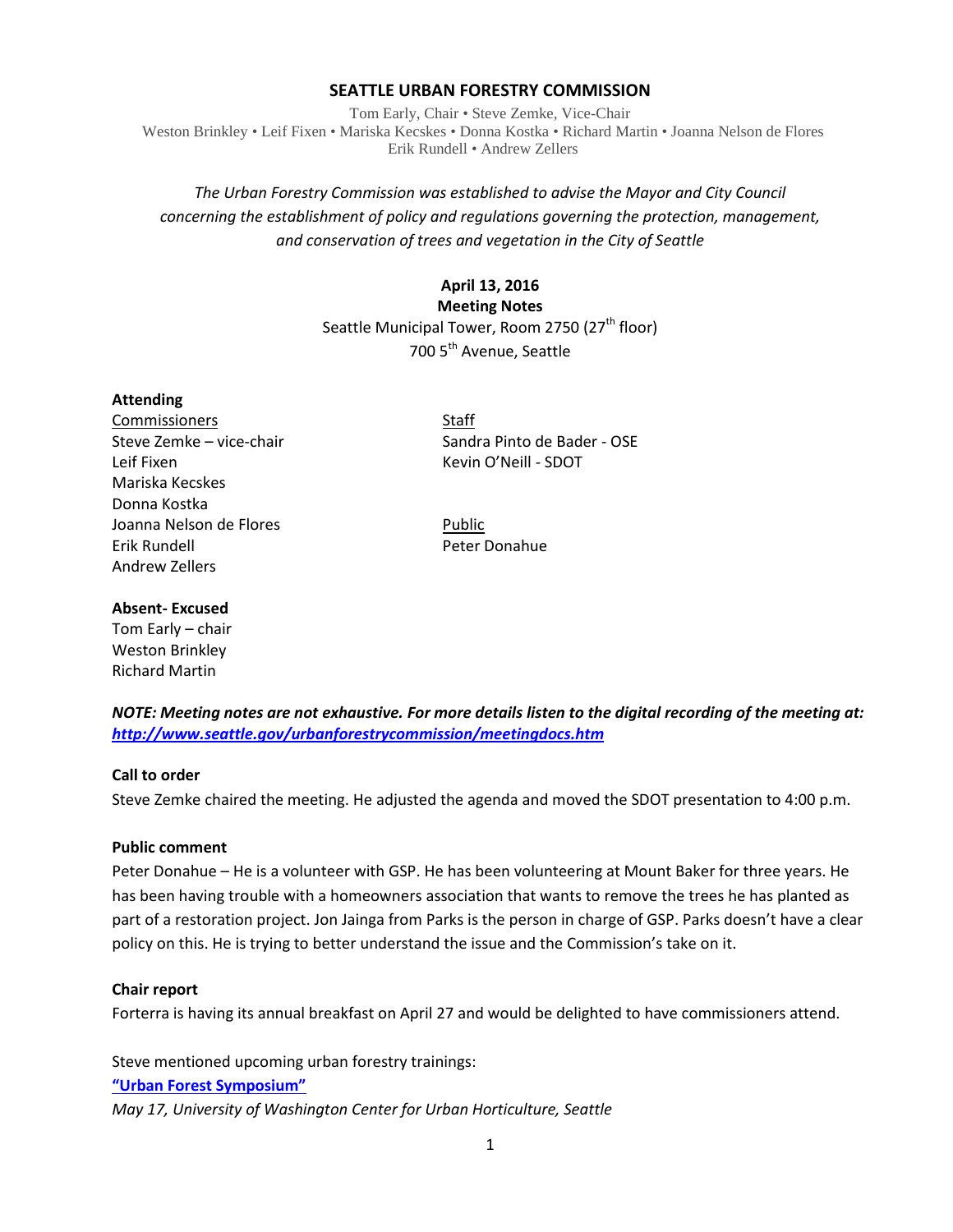The 2016 Urban Forest Symposium will explore approaches to sustaining the urban forest in the face of this rapid densification.

### **["Quality Trees, Quality Cities"](https://dnrtreelink.wordpress.com/2016/02/05/new-seminar-for-2016-quality-trees-quality-cities/?utm_source=DNR+Email+News&utm_campaign=510d593b7c-TreeLink_February_2016&utm_medium=email&utm_term=0_c8cf71d34a-510d593b7c-)**

#### *June 21, Bellevue, WA*

Communities are cleaner, healthier and more livable when trees and other public assets are well cared for. Adopting best practices for trees can improve the quality of your city while saving time and money.

### **["2016 Community Tree Management Institute \(CTMI\)"](https://ctmi-2016.eventbrite.com/)**

*Sept, Oct, Nov 2016 – Three sessions each month, 3-days each*

CTMI is an intensive training and professional development course covering topics relevant to urban and community forestry management in the Pacific Northwest.

### **Adoption of March 2 and March 9 meeting notes**

**ACTION: A motion to approve the March 2 meeting notes as written was made, seconded, and approved.**

**ACTION: A motion to approve the March 9 meeting notes as amended was made, seconded, and approved.**

#### **Curb Space allocation and trees – SDOT**

Kevin O'Neill is a manager in SDOT's Policy and Planning division. SDOT is leading the Transportation Element of the Comprehensive Plan. He will talk about the right-of-way (ROW) allocation piece that will inform the Comp Plan.

The study has done detailed analysis of curb space use downtown. SDOT worked on the Move Seattle plan to inform the transportation levy. The Move Seattle Plan was closely coordinated with the Mayor's Office to describe what was really important to the Mayor, specifically how to develop an integrated transportation system. Move Seattle laid out a set of priorities, including priority capital projects which ended up being funded by the levy. The idea is to find ways to bring the different modal plans to actual applications on a corridor.

The next step was to include some of these elements to the Comp Plan (which is adopted by Council). The ROW has three essential zones: pedestrian realm, travel way (dedicated to movement), and the flex zone often at the curb line (loading, access, parking, green stormwater infrastructure, etc.). Different demands are placed on the ROW increased by the need to provide open/green space. There is a host of needs for the ROW that go beyond mobility. Demands for the ROW are expanding and they also have to accommodate the tremendous growth the Comp Plan expects.

There are six primary functions to be accommodated in the ROW (27% of the land is ROW):

- Access for commerce
- Access for people
- Activation
- Greening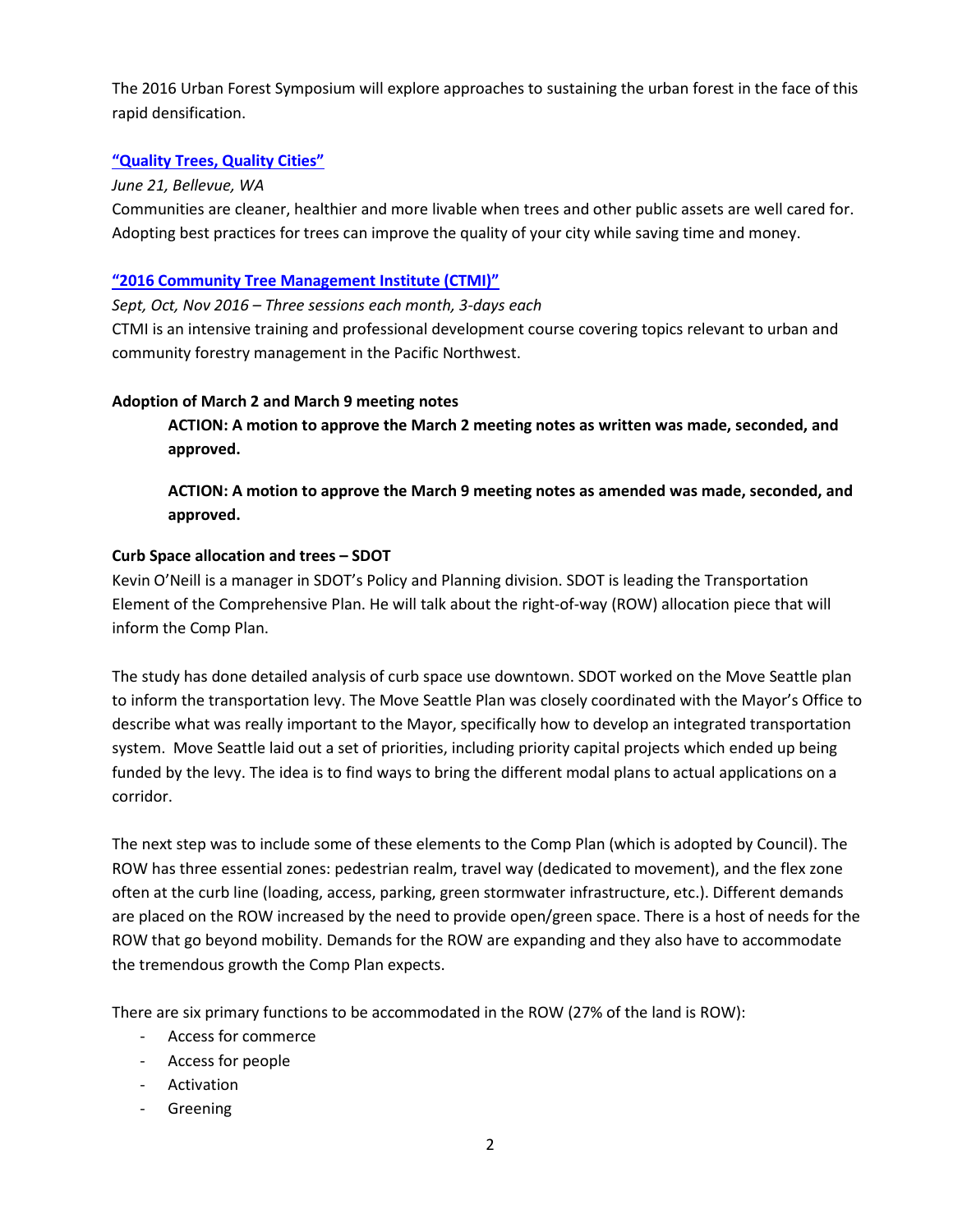- Mobility
- **Storage**

UFC comment: would like to recommend using 'mitigation of environmental impacts' instead of 'greening' because this is not just an issue of aesthetics. Trees are extremely important. Response: the way policies are written suggests that greening is an essential function of the ROW.

Seattle ROW allocation goal: allocate space on Seattle's streets to safely and efficiently connect and move people and goods to their destinations while creating inviting spaces within the ROW. The outcome is making the best use of the streets we have.

They are working to determine what essential functions can be accommodated in the ROW.

UFC comment: it's going to be important to shift the discussion to include the space above and the space below the ROW which end up impacting the urban forest. Trees also help increase commerce and make the city more pleasant.

Response: that's a really good point and will work on incorporating that.

UFC comment: SDOT has used 'green' in some cases such as green streets that don't really involve trees. Response: that term can be confusing such as the way it's used on Greenways and Green Streets.

UFC comment: in some areas we could flip things around so greening and activation take precedence.

The Comp Plan is going to Council in May. Then Council will begin their public process.

## **Current Tree Issues – discussion**

### - **West Seattle clearing for private views**

Sandra shared the news release from the City Attorney's office. She will keep an eye on this and will bring back to the Commission to discuss.

### - **Mount Baker GSP restoration planting and private view**

The UFC will put together a series of questions to hand out to Parks to prepare for a briefing:

- 1. How many agreements are being enforced?
- 2. What properties are encumbered with this type of agreement?
- 3. Who are the parties to these agreements?
- 4. What's the authority under which they were issued, what's their durability and how can they be terminated?
- 5. Are the agreements even valid and enforceable?
- 6. Was the representative of the Parks department who signed the agreement holding the authority to relinquish view rights of City owned lands?
- 7. How are these agreements recorded and information passed down from staff to staff?
- 8. What's the City's current policy on entering into these types of agreements? How do individual agreements conform or conflict with current Parks and City (UFSP) policy?
- 9. Is it time to stop pruning trees for views?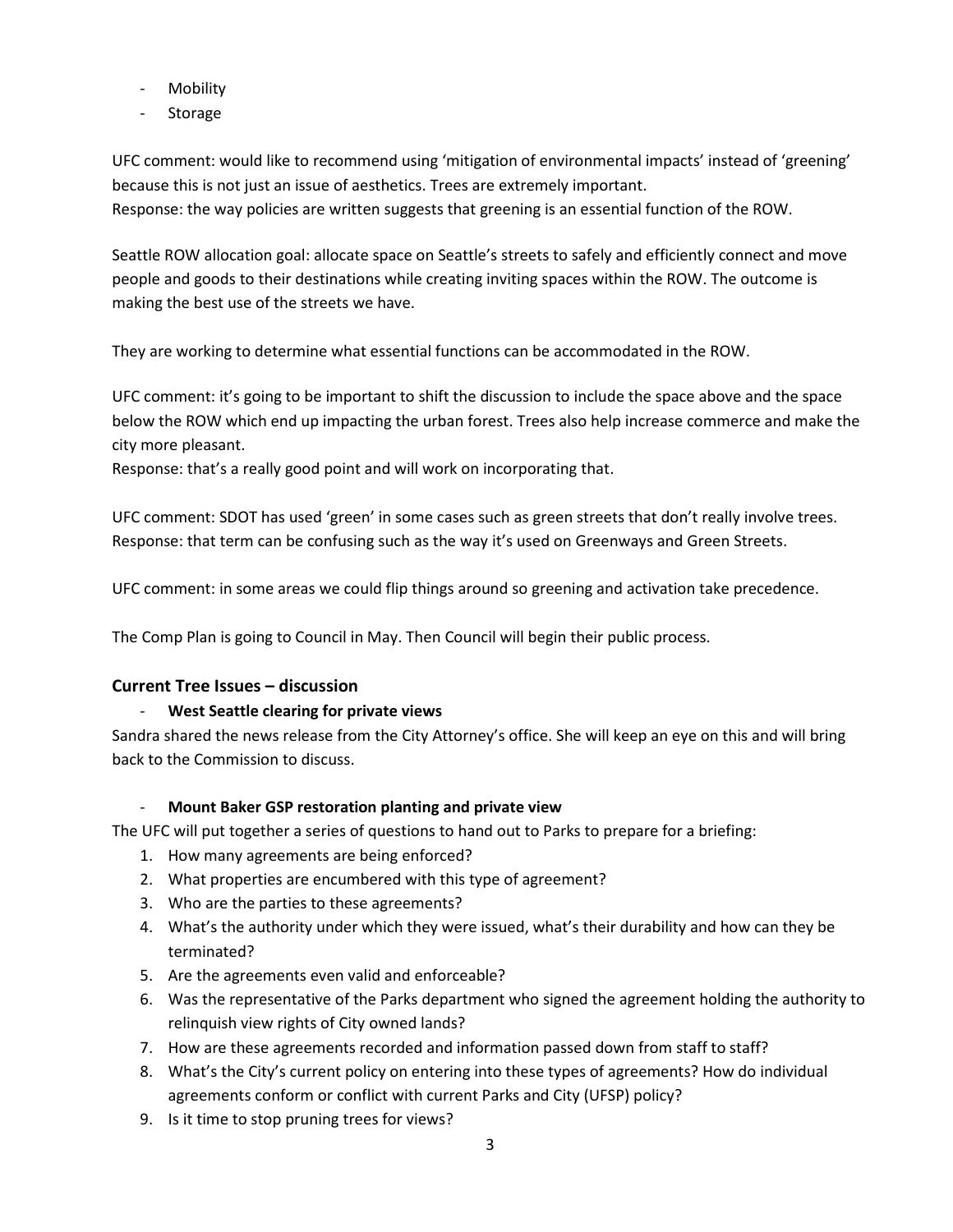10. It seems that the HOA referenced in the article might not be upholding their side of the agreement in terms of maintenance – is GSP receiving funding from that HOW?

## **Street Tree removal on Fremont**

Sandra shared the information she received from SDOT about this issue;

The adjacent property owner has been issued a permit from SDCI to make changes to the structures on the property including a new driveway approach to support a permitted Accessory Dwelling Unit. SDOT was asked to review an Arborist's report and approve the removal of the street trees before construction began.

SDOT approved removal and replacement of the trees based upon several factors: structural shape/integrity of the main leaders, their proximity to the new driveway approach to support a permitted Accessory Dwelling Unit, their proximity to the intersection, and lastly the invasive nature of the Ailanthus tree, also known as Tree of Heaven. The Tree of Heaven is classified as a Class C Noxious Weed by King County weed board, and is recommended for control for a variety of reasons. For more information visit: [http://www.nwcb.wa.gov/detail.asp?weed=174.](http://www.nwcb.wa.gov/detail.asp?weed=174) Replacing this tree can help reduce current and future impacts to other parts of our urban forest.

Though, none of the reasons mentioned above alone would necessarily warrant removal, the combination of factors led SDOT to the conclusion that the replacing these trees with large healthy, structurally sound trees grown specifically for the urban setting would be a better long term outcome for the community.

SDOT will be providing a two for one replacement of these trees and will work with the neighborhood to identify locations and suitable tree species for at least 10 additional street trees for fall planting that will accelerate a portion of SDOT's citywide street tree management plan. Planting in the fall gives the trees the greatest chance for rapid establishment and ensures we make the best possible investment in tree locations and species.

# - **Toll Brother's development of former Seattle Children's Home property – SEPA appeal by Future Queen Anne**

Leif might be able to attend and affirm what the Commission stated in the letter of recommendation. Sandra will send the email to Jeff Reibman to see if he would be interested in participating as a witness. The Commission discussed the issue. Sandra will reach out to Jeff, Leif and Tom to see if anyone can participate.

### - **Joint management of trees by Parks and SDOT (example: Oxbow Park)**

Donna mentioned that commissioners were surprised to learn, during the SDOT tour of Oxbow Park, that trees in very close proximity are maintained by different departments. Trees planted during the 2015 Arbor Day celebration inside Oxbow Park are maintained by the Parks Department while trees planted on the sideway right next to the Park are maintained by SDOT.

Sandra mentioned that this type of coordination had been brought up by the Commission during then Mayor McGinn's visit with the UFC and that he mentioned that there are issues related to funding sources ('color of money') and unions.

### **Public comment**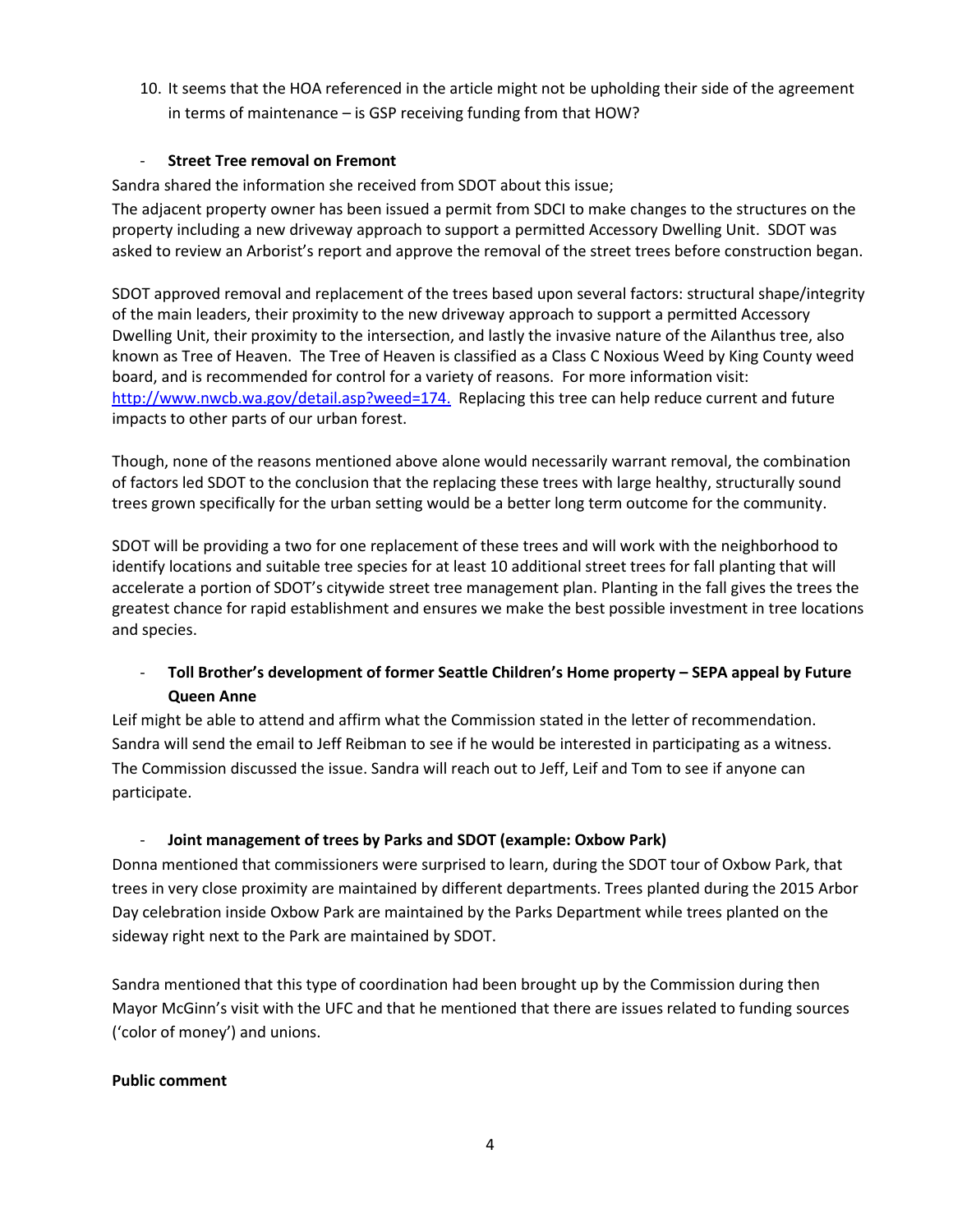Peter Donahue – regarding the issue of the Parks contract with the Mount Baker home owners association to protect private views – he would like to understand these types of contracts. As a forest steward he doesn't want to be put in conflict with homeowners associations.

### **New business and announcements**

None

## **Adjourn**

Public input

**From:** Ellie Rose [mailto:elro11@yahoo.com] **Sent:** Monday, April 04, 2016 12:52 PM **To:** dePlace, Brian; Dewald, Shane; Steel, Angela; katie.kowalczyk@seattle.gov; Beaton, Kristine; hanna.macintosh@seattle.gov; Morgan, Darren; Sawant, Kshama; Rundquist, Nolan; O'Brien, Mike; Pinto de Bader, Sandra **Subject:** Considering contacting local media about lack of consideration of citizen input on neighborhood tree removal

To Seattle Mayor Ed Murray, Darren Morgan and Nolan Rundquist -

I and other neighbors are in the process of deciding about contacting local television and print media to draw attention to the fact that public input on neighborhood tree removal is being ignored. I base this on the fact that that despite over 30 emails and calls of protest about the tree removal on N. Motor Place, the public comment appears it have been no more than a pro-forma letter-writing exercise, as we still have one day left in the public comment period, and no parking signs for tree removal already ring the site.

Tree removal in Seattle neighborhoods is a hot-button issue in light of the recent West Seattle clear cut. I believe citizen concerns will be heartily received by the public.

Of the four remaining trees, if only the two western-most Horse Chestnuts were to be removed, the home owner could still proceed with all her development plans. I implore you to revoke the permitting of the removal of the two remaining easternmost trees on the parking strip. The homeowner has told me that the Horse Chestnut on the farthest east end of Motor Pl. (illegally removed due to improper notice protocols) did not need to come down, as she realizes she won't have the view she wanted anyway, due to the presence of other trees not on her property. So the remaining Horse Chestnut and Tree of Heaven could stay, allowing heavy equipment to get in and out of the property with minimal damage, if any, to the Tree of Heaven.

The Tree of Heaven and eastern-most Horse Chestnut would at least preserve some sound and sight protection from nearby Highway 99 as well as preserving some of the canopy, habitat, stor water mitigation and air-cleaning properties much needed in our increasingly de-nuded neighborhood.

Replacing these mature trees with small trees is not in any way a solution to maintaining the City's stated goals of increasing tree canopy and creating livable neighborhoods. Keeping some of the canopy will also reduce the negative impacts on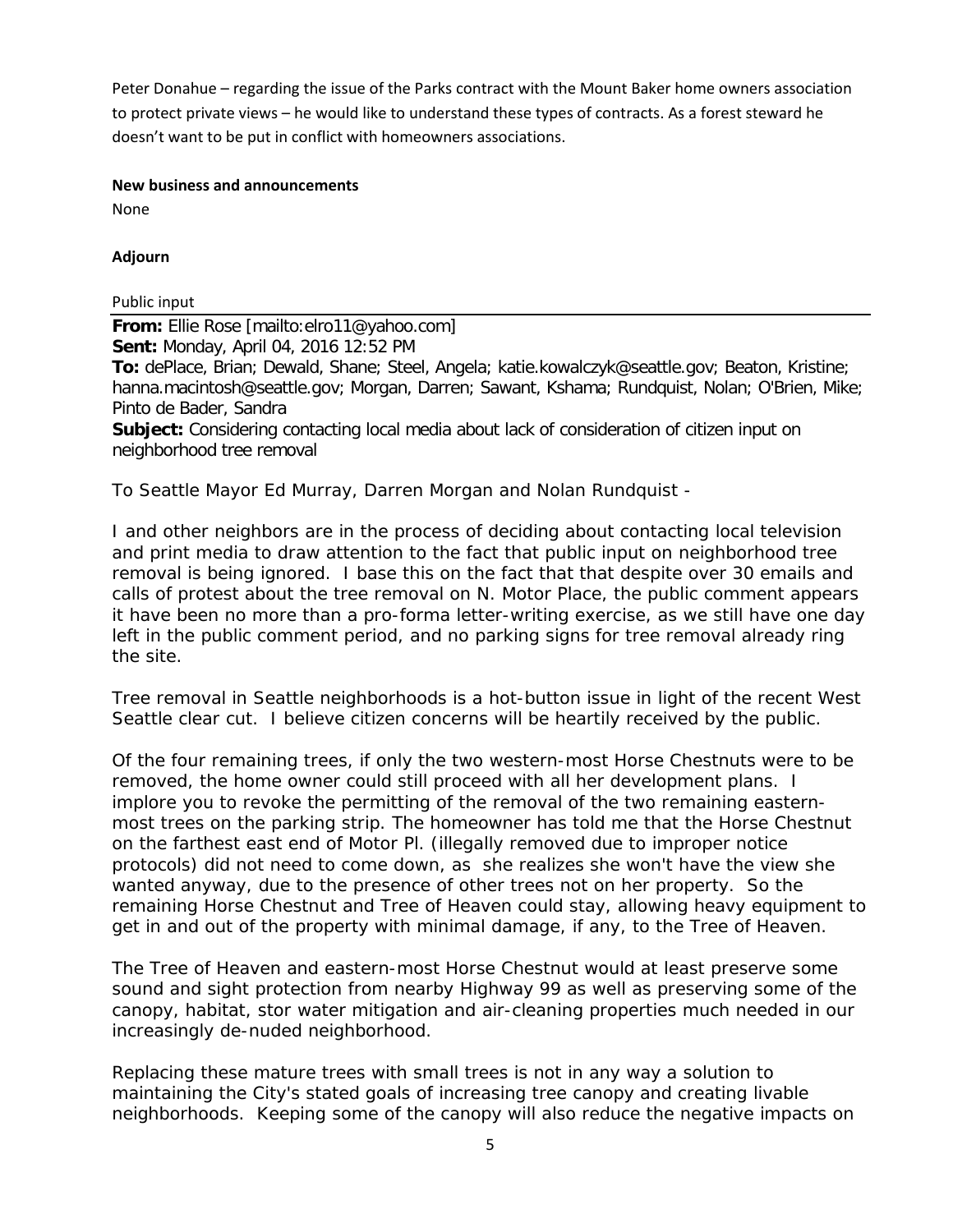surrounding property values. I and two other of my neighbors moved to this corner in great part because of the tree coverage in the immediate vicintity.

There is no pressing need to remove the easternmost trees. As for the Tree of Heaven being invasive, we are in a highly developed urban environment in which every square inch is being tended by someone. I have offered to pay for having someone remove any sprouts on the homeowner's property, as well as raking the leaves myself. This tree is doing a great service to the neighborhood in a variety of important ways, including meeting Seattle's Climate Action Plan for slowing global warming and maintaining a desirable and livable neighborhood.

I prefer not to spend my time advocating for tree preservation, but I and others are deeply committed to this issue and will do whatever is necessary to draw attention to fact that citizen input is not being properly considered. PLEASE preserve at least two of these important street trees which no not need to be destroyed.

Sincerely,

Ellie Rose

**From:** Future Queen Anne [mailto:FutureQueenAnne@outlook.com] **Sent:** Monday, April 04, 2016 3:17 PM **To:** Pinto de Bader, Sandra **Cc:** terri@johnstonpartnerships.com **Subject:** Appeal of City approval for Toll development

Dear Seattle Urban Forestry Commission,

Future Queen Anne has filed an appeal of the City's approval of Toll's redevelopment of the former Seattle Children's Home campus. The Streamlined Design Review is not appealable, but the SEPA decision can be appealed.

One of the SEPA issues is the trees. We will argue that the City failed to adequately assess the impacts of this large development on the trees. We will also argue that the trees in the Right-of-Way should be considered as part of a grove, given their location adjoining the property, not in the parking strip.

We appreciated your letter dated December, 2014 which addressed this and asked DPD and SDOT:

"3. DPD and SDOT Directors to review and approve whether or not the grove designation applies to this American Elms site. The Commission believes the Director's Rule intended the statement on street trees not being part of a grove to protect the ability of the City to do improvements in the right of way according to city infrastructure standards and not be encumbered by the grove definition. Specifically these particular trees are located back of sidewalk and do not impact the city's ability to make improvements within the right-of-way."

The preliminary hearing is scheduled for this Thursday, April 7. The Appeal Hearing will be held May 17. We are putting together our witness list and a representative from the Commission would be helpful. Would a representative be willing to be a witness to give expert opinion on the grove question?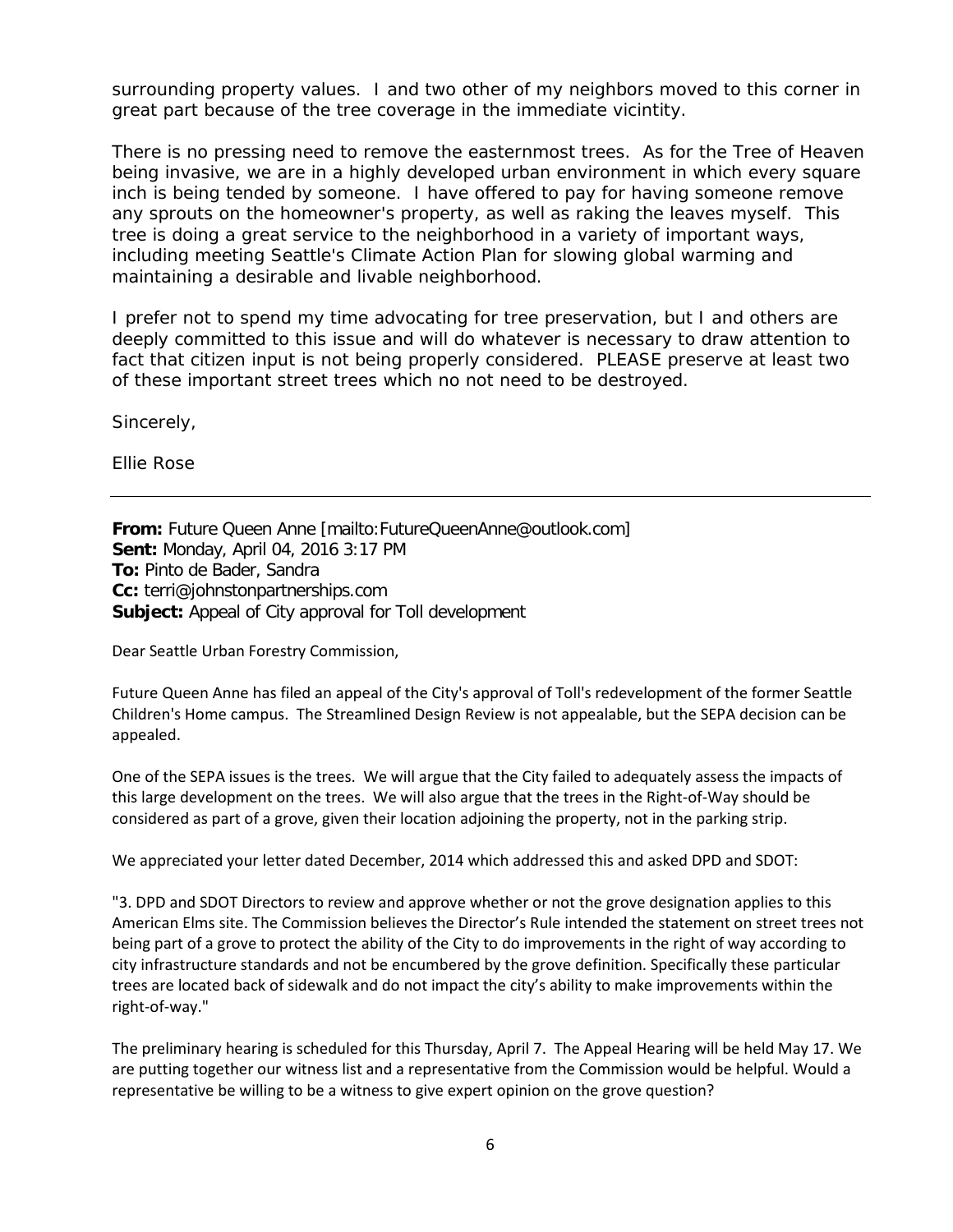Thank you for your input along the way, and for your consideration. We continue to work to shape this development into a more balanced outcome.

Please let us know at your earliest convenience.

Sincerely,

Terri Johnston on behalf of Future Queen Anne

----

**From:** Barbara Candiotti [mailto:imagine007@msn.com] **Sent:** Sunday, April 03, 2016 9:50 PM **To:** Henry, Brian; Kubly, Scott; Pinto de Bader, Sandra; O'Brien, Mike **Cc:** dePlace, Brian; Dewald, Shane; Steel, Angela; katie.kowalczyk@seattle.gov; Beaton, Kristine; hanna.macintosh@seattle.gov; Morgan, Darren; Sawant, Kshama; DOT\_SeattleTrees **Subject:** Objection to tree removal on N. Motor Pl.

**Subject:** Tree amnesty request for four (4) mature, healthy trees.

*Note: This would have been a request for amnesty for five (5) trees had one not been destroyed improperly.*

**Location:** Four (4) Horse Chestnuts and one (1) tree of heaven located on the parking strip of 4253 Woodland Park Ave N.

History: On March 3<sup>rd</sup>, 2016 the property owner of 4253 Woodland Park Ave. N, Kerstin Gleim, sent a notice of her intent to remodel her house to the neighborhood block watch email list. In her notice she indicated that "2 or 3" parking strip trees on Motor Place would come down." She also stated that "construction is scheduled to start on March 21".

As a neighbor directly across the street east of this location, I was deeply concerned about the potential removal of these mature, healthy street trees. I looked up the City of Seattle's municipal code pertaining to street tree removal and discovered the trees would need to be posted with a 14-day public comment notice. City of Seattle Municipal Code 15.43.030, 15.43.030 - [Street Use permits required.](https://www.municode.com/library/wa/seattle/codes/municipal_code?nodeId=TIT15STSIUS_SUBTITLE_ISTUSOR_CH15.43TRVEMAPUPL_15.43.010AUOF%23%21)

Every day after the block watch notice, I looked for the proper posting to appear on the trees so I could express my concerns per city code. As each day passed with no posting I became increasingly concerned. I emailed and called the city arborist, Timothy Griffith, about my concerns. Timothy apologized for not putting up the proper postings as he had run out of printed notices the day he visited the site.

On Monday, March  $21^{st}$  (one day before the trees were to be destroyed) I sent out an urgent email to several City of Seattle officials informing them that proper notice had not been placed on these trees and voiced my opposition to the destruction of the trees.

On Tuesday, March 22<sup>nd</sup>, SDOT destroyed one Horse Chestnut tree on the east end of N. Motor Pl. without proper 14-day comment notice. The tree removal operation stopped and subsequently the remaining four trees, three (3) Horse Chestnut and one (1) tree of heaven were properly posted with 14 day public comment notice.

### **My Public Comments regarding this matter:**

First, I am outraged that one of the Horse Chestnut trees was [illegally] destroyed without proper 14-day notice as required by City Code.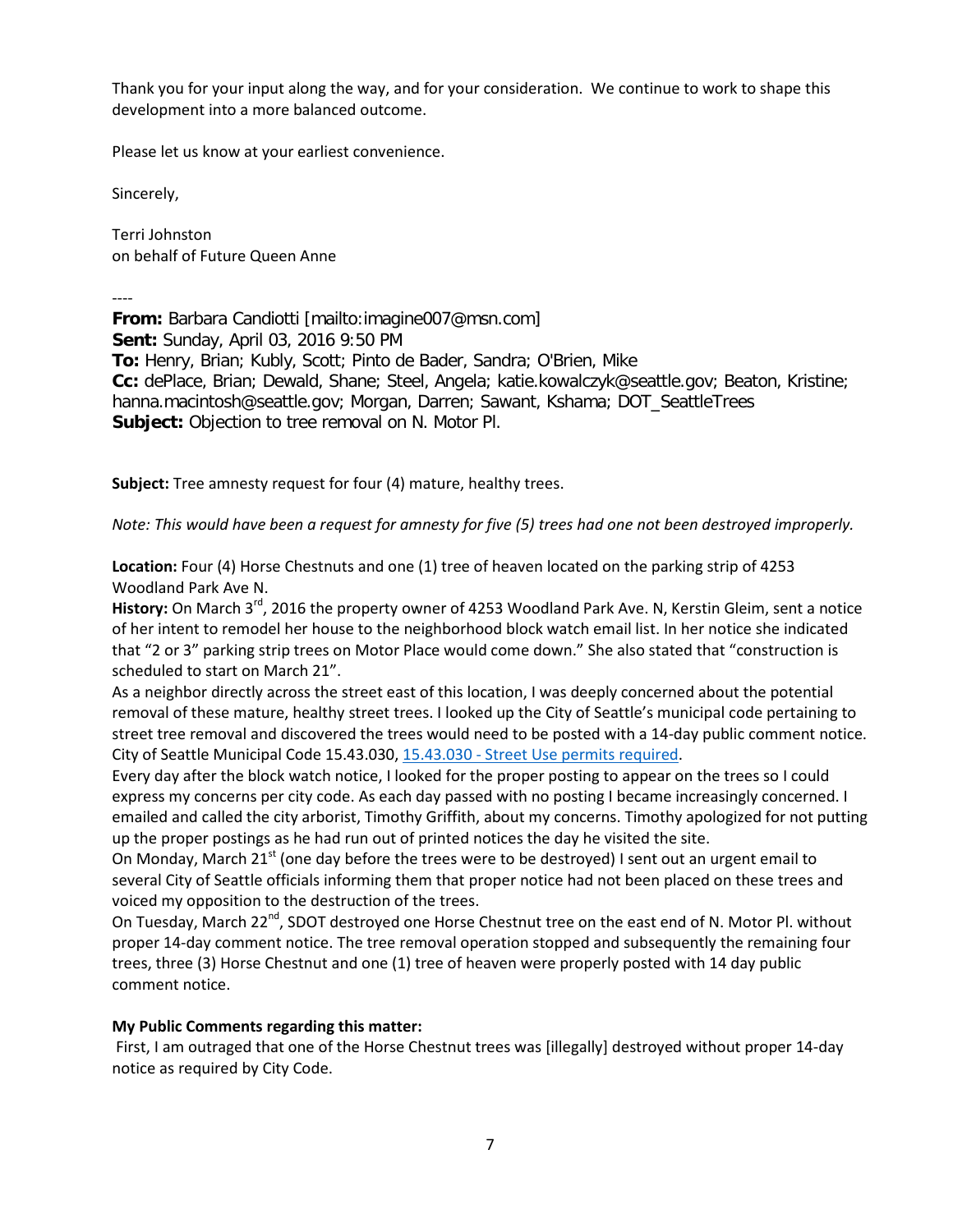The remaining four (4) trees together provide a huge canopy and also support a large bird population, as well as storm water mitigation. This canopy covers the majority of the street, N. Motor Pl. adjacent to them. The benefits of this canopy is substantial. Here are just a few points:

- 1. *"Studies have documented reduction of temperature in urban heat islands on an annual and daily basis. At the household level, if you shade a house during the hotter times of year, especially if you shade the air conditioner itself, people see a significant reduction in their warm-weather power bills. At the neighborhood level, the tree canopy has been shown to moderate urban heat island effects. Most urban and suburban areas have open landscape and pavement structures that absorb heat and reemit heat. A tree canopy over the same environment diminishes heat through shade and evapotranspiration. That is the process by which the tree canopy produces water and water cools the air,"* – Dr. Kathleen Wolf, Ph. D, University of Washington, College of the Environment School of Environmental & Forest Sciences, [Networx.com](http://www.networx.com/article/urban-forestry-and-your-home)
- 2. *"Metro nature - including trees, parks, gardens, and natural areas - enhance quality of life in cities and towns. The experience of nature improves human health and well-being in many ways. Nearly 40 years of scientific studies tell us how."* [Green Cities: Good Health,](http://depts.washington.edu/hhwb/) Urban Forestry/Urban Greening Research University of Washington.
- Livable Cities
- Social Strengths
- Local Economics
- Place Attachment & Meaning
- Crime & Public Safety
- Safe Streets
- **Active Living**
- Reduced Risk
- Wellness & Physiology
- Healing & Therapy
- Mental Health & Function
- Lifecycle & Gender
- 3. [Green Cities: Good Health –](https://www.youtube.com/watch?v=te5kIHiZuE0) YouTube video a project by the University of Washington, USDA Forest Service, and the National Urban Community Forestry Advisory Council. Some points regarding the remaining 4 trees:

### **Tree of Heaven:**

1. Of course you would not plant a tree of heaven in a parking strip today as it is prohibited. However this tree was planted before regulations were in place. According to what I can discern, it has grown to a near worldwide record age.

This particular Tree of Heaven measures 24.7 inches in diameter according to the 14-day comment posting provided by Tree Solutions Inc. This would make its circumference 77.597 inches. A rough estimate of the age of this tree would be 78 +/- 10y old [\(how this was calculated\)](http://www.opalexplorenature.org/sites/default/files/7/file/TreeAge2.pdf), according to the [Monumental Trees](http://www.monumentaltrees.com/en/trees/treeofheaven/records/)  website. The documented worldwide age records for a Tree of Heaven range from 96 +/- 10y to 145 +/- 30y. The Tree of Heaven on N. Motor Pl. is pretty close to a worldwide record! The closest being the 96 +/- 10y old Tree of Heaven located in Wilhelminapark, Utrecht, Netherlands.

Why is the City of Seattle allowing a tree of this stature to be cut down? Why not instead, honor this tree and submit it to the Monumental Trees website? In other words, create value rather than detriment by preserving, rather than destroying, this unique neighborhood tree.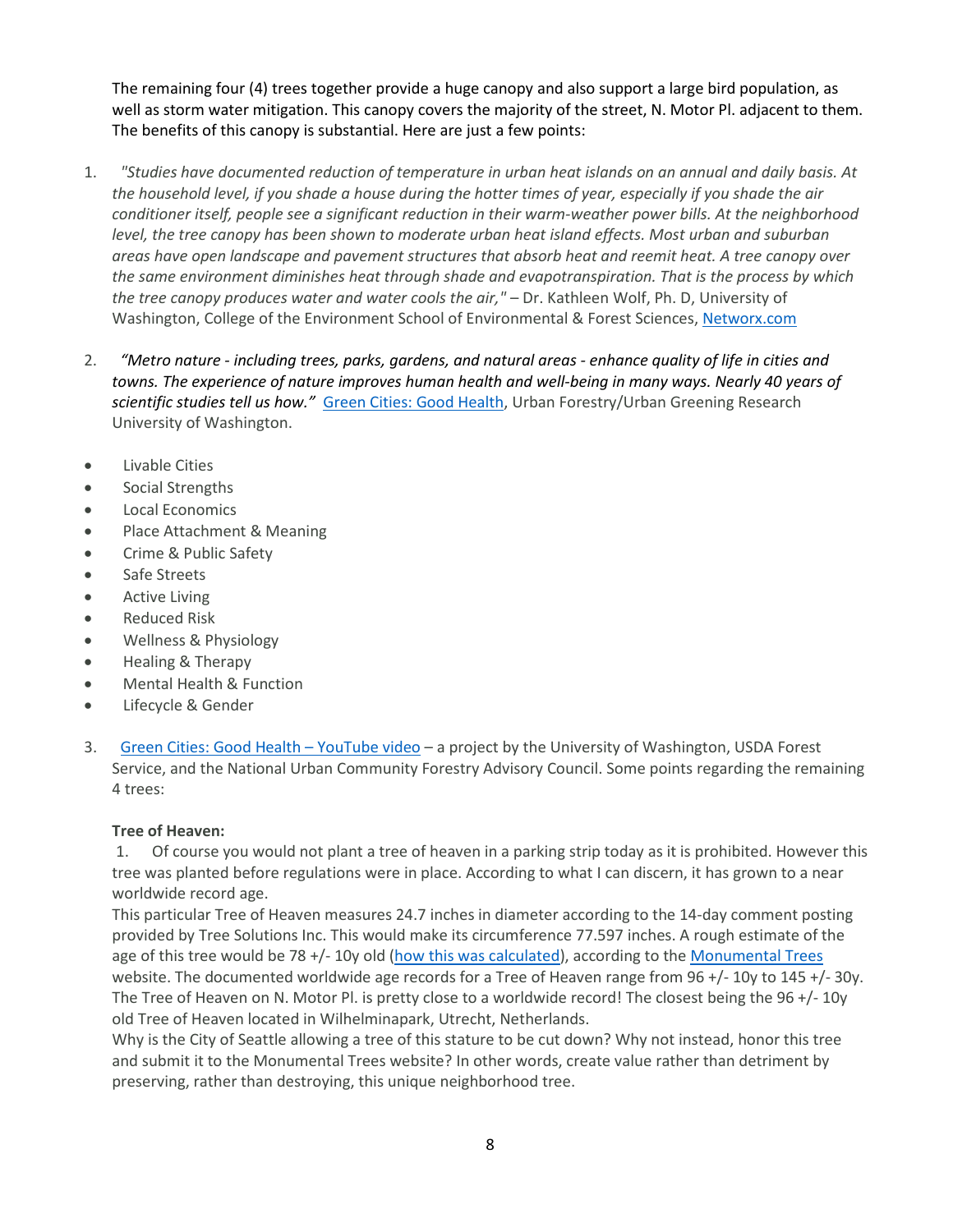- 2. According to the 14-day comment posting provided by Tree Solutions Inc. "the tree-of-heaven does not directly conflict with the site improvements." There is no need to destroy this tree in order for the property owner to do site improvements!
- 3. The Tree of heaven "is a bio indicator of ozone pollution, to which it is sensitive. When subjected to heavy ozone concentrations, the leaves show spotting damage and drop off" – [Encyclopedia of Life.](http://eol.org/pages/5614169/details%23benefits) Why not use this tree as an ozone pollution spotter, much like a canary in a coal mine?
- 4. The location of this tree of heaven is only two streets away from Highway 99, a very busy air-fouling arterial. The tree of heaven "is among the most pollution-tolerant of tree species". They have been used to re-vegetate areas where acid mine drainage has occurred". - [Wikipedia.](https://en.wikipedia.org/wiki/Ailanthus_altissima) These attributes are of benefit in this location.
- 5. From a practical perspective I would argue that the invasive nature of the tree is greatly lessened in an urban environment as opposed to a meadow or forest. Anecdotally I'm not aware of another tree of heaven in the near vicinity of this particular tree. In addition, I have lived across the street from this tree for 29 years and have not had any issues with tree of heaven seedlings in my yard.

### **Tree of heaven together with the 3 remaining Horse Chestnut Trees:**

- 1. Together these trees create significant urban environment health benefits. *"Trees in urban areas are substantially more important than rural trees."* - [The Health Benefits of Trees, Atlantic Magazine.](http://www.theatlantic.com/health/archive/2014/07/trees-good/375129/)
- 2. The location of these trees is only two streets away from Highway 99, a very busy, noisy, air-polluting thoroughfare. My house sits directly east at 4230 Woodland Park Ave N. The removal of these trees will negatively impact my property value. I fear increased noise from Highway 99 as well as visual distraction and increased pollution impacts if these trees are destroyed.

### **Suggestion:**

Mature trees in in an urban environment can incur cost for property owners such as sidewalk repair and tree maintenance. However the benefit for all far outweighs these inconveniences. However there may be home owners such as elderly or low income who could benefit from City of Seattle provided compensation for these expenses.

I suggest that the City of Seattle install old coin parking meters near mature tree sites at citizen's requests. These parking meters can be turned into "donation meters" which provide income for tree maintenance and sidewalk repair as well as funds for Urban Forestry projects.

This is not a new idea, other cities are using parking meters as donation meters. - [Arty parking meter helping](http://la.curbed.com/2012/12/18/10294092/arty-parking-meter-helping-pay-for-silver-lake-chandelier-tree)  [pay for silver lake chandelier tree.](http://la.curbed.com/2012/12/18/10294092/arty-parking-meter-helping-pay-for-silver-lake-chandelier-tree) [Cities revamp parking meters as donation stations.](http://usatoday30.usatoday.com/news/sharing/2010-09-30-parking-meter-donations_N.htm)

### **Final words:**

Please grant amnesty to these mature, healthy trees for the well-being of our community. In closing, I would like to share some photographs of these wonderful trees.

## **Tree of Heaven:**

Sincerely,

Barbara Candiotti 4230 Woodland Park Ave N. Seattle, WA 98103